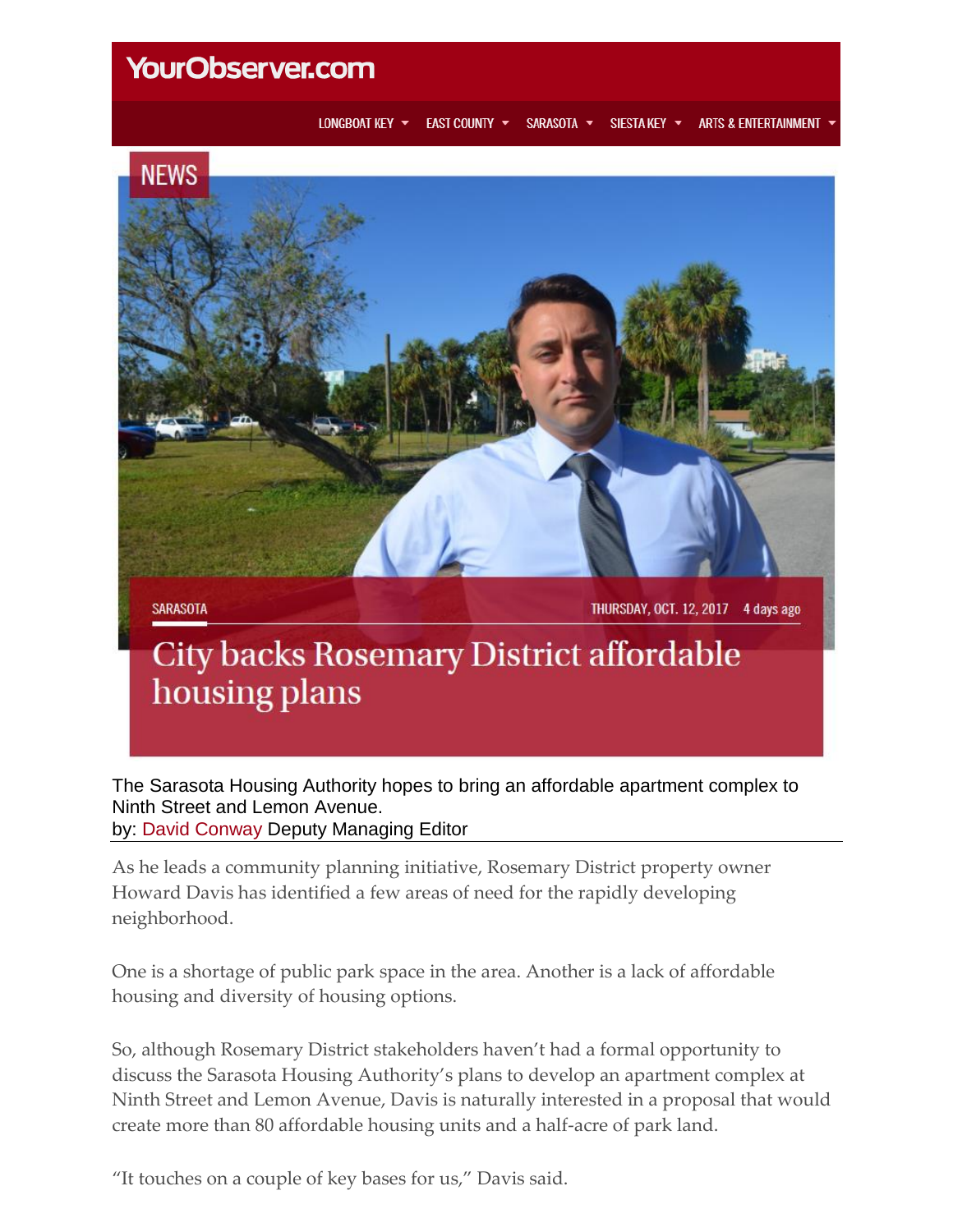On Oct. 3, the City Commission unanimously approved reallocating \$2 million toward the Housing Authority development, called Lofts on Lemon. The authority is seeking more than \$15 million in federal funds to construct the \$22.6 million project.



The city's action was a first step toward making the development a reality. The federal funding is allocated through a lottery system, which means the Housing Authority can't definitively say when the project might move forward. In a best-case scenario, construction might begin in 2019 or 2020, according to William Russell, Sarasota Housing Authority president and CEO. Still, the plans have generated some excitement in the Rosemary District. It's also got a

champion on the City Commission, with Commissioner Hagen Brody advocating for the potential of the project to address several community needs.

With affordable housing a long-identified priority within city government, Brody said he learned about this project during a tour of Housing Authority properties with Russell. The Housing Authority already had plans to develop the site, but the city had only allocated \$1 million toward that effort, leaving the agency short of the necessary amount to compete for grants the Florida Housing Finance Corp. awards.

Because the housing authority had already received tax credits for redeveloping a housing complex at 1912 Orange Ave., Russell said the housing authority feels confident it can complete that work without the \$2 million previously allocated toward the project. As a result, Brody placed the funding request on the commission's agenda.

Brody is positioning himself as a champion for the project. Already, he's signaled his hopes the county would provide additional funding so the Housing Authority could build even more than the planned 88 apartment units. He suggested a county contribution of \$3 million or more could help resolve an ongoing dispute with the city regarding the end of the downtown Community Redevelopment Area.

He's optimistic others will get on board, allowing the project to move quickly.

"I'm going to shepherd this, hopefully, all the way through to completion," Brody said. "I'd like to see groundbreaking within the next year or so."

Brody acknowledged the possibility that budget limitations prohibit the county from dedicating money. If that fails, he said the housing authority could look to local philanthropic organizations to help expand the planned scope.